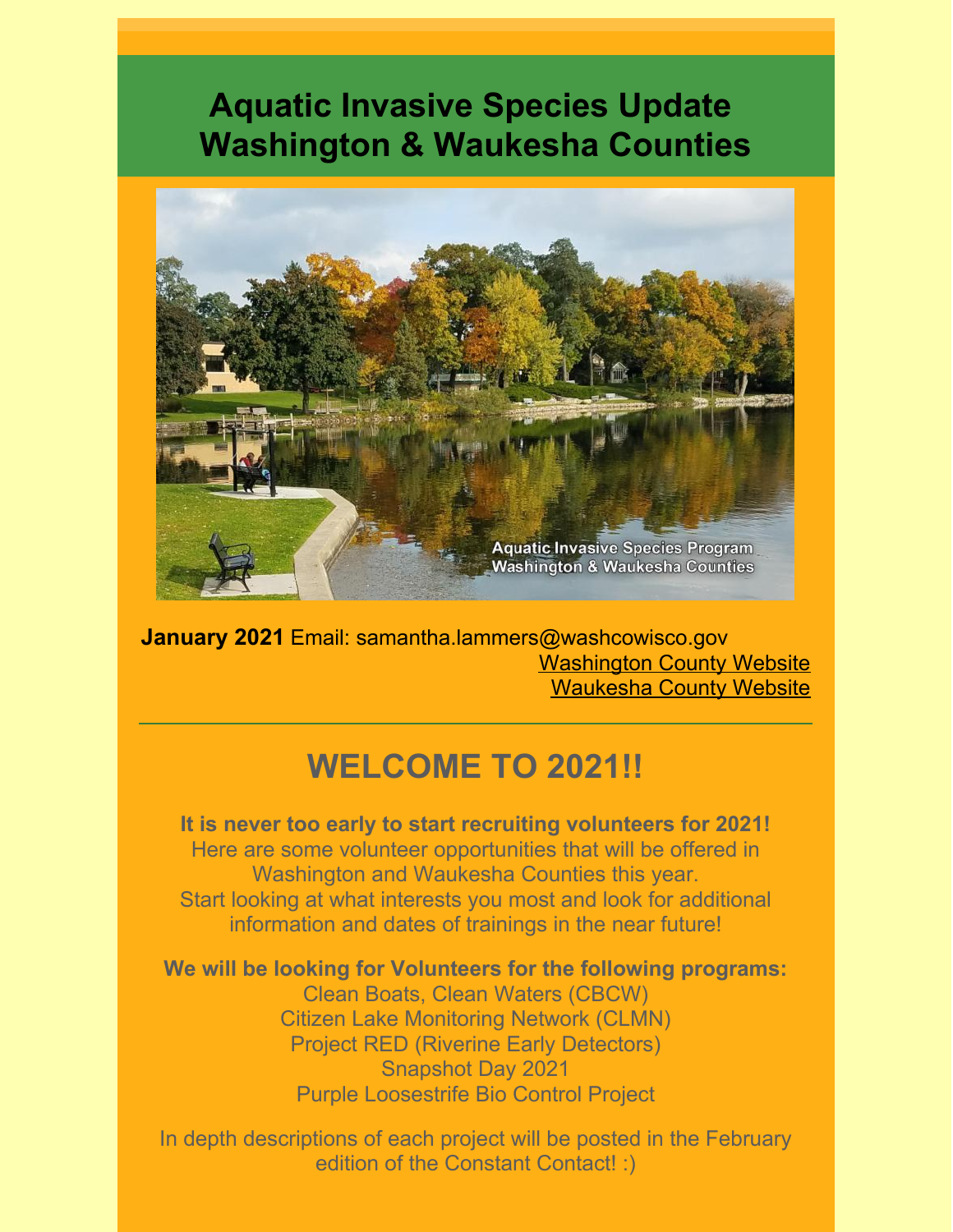## **Ice Fishing is in FULL swing!!**

With the colder weather settling in, the ice has gotten thicker, and the ice fishing season has officially gotten underway! While ice fishing there are still Aquatic Invasive Species concerns as vegetation can become tangled in equipment and invasive fish can sometimes be caught. It is important to follow these steps, no matter the season, to prevent the spread of AIS on your lake!

INSPECT: sleds, trailers, and equipment REMOVE: all attached aquatic plants and animals DRAIN: all water/ice from vehicles and equipment NEVER MOVE: plants or live\*\* fish from a waterbody

\*\*Keep in mind that a fish is considered "dead" when it is out of water!

We can all do our part in slowing the spread of AIS where we fish! ~ENJOY THE SEASON~

### **Lake of the Month:** PIKE LAKE-WASHINGTON COUNTY

#### **DNR Facts and Figures:**

Name: Pike Lake Waterbody ID (WBIC): 858300 Area: 461 ACRES Maximum Depth: 45 feet Bottom: 20% sand, 30% gravel, 0% rock, 50% muck Hydrologic Lake Type: DRAINAGE County: Washington Latitude, Longitude: 43.31071090, -88.332641 Trophic Status: Eutrophic Fish Present: Panfish, Largemouth Bass, Smallmouth Bass, Northern Pike and Walleye AIS Present: Curly-Leaf Pondweed, Eurasian Water-Milfoil, Hybrid Eurasian / Northern Water-Milfoil, Starry Stonewort, Zebra Mussel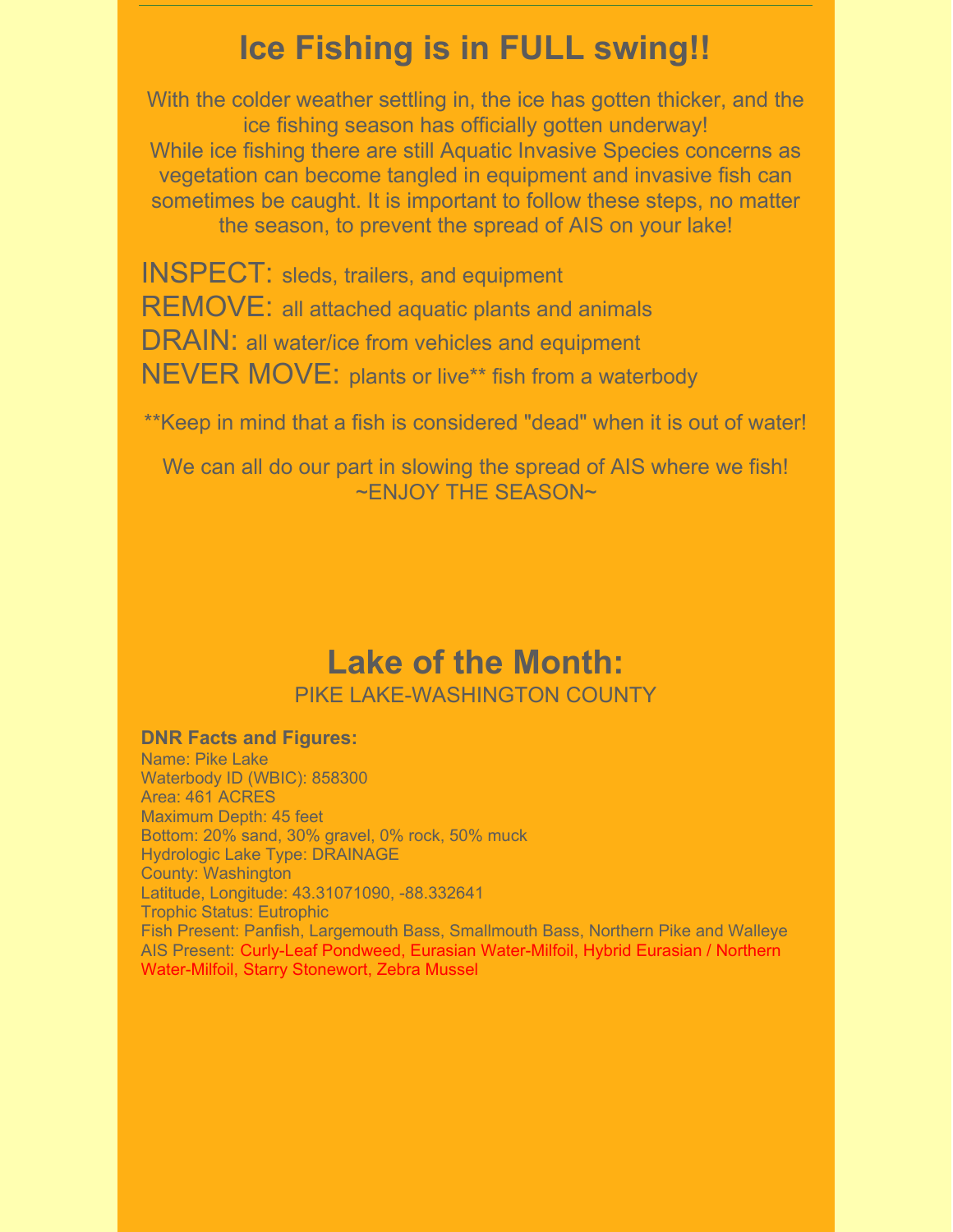

Here are a few words from Jerry Kabelowsky, commissioner on the Pike Lake Protection and Rehabilitation District (PRD) board and CBCW Landing Supervisor for Pike Lake:

#### **What Makes Pike Lake Unique?**

Pike Lake is known for its natural reproducing walleye population. The strain of walleyes that are in Pike Lake do not make a spawning run up a river but spawn in the Lake in the rocky shore off "Eagle Point" or along the shore on the eastern part of the Lake along the Park. Pike Lake also has a very good population of pan fish - bluegills, peach, etc. - population. We can always know we can catch fish off our pier. When the grandchildren were small, we would have a lot of fun fishing off the pier or getting up early to go out in the boat. I still see many families out fishing. The Lake is a popular destination for fishermen. According to the DNR fish biologists, the walleye population is as good as are found in a lot of lakes in northern Wisconsin.

Pike Lake being a spring fed lake and generally stays fairly clear although we'll have an occasional algae bloom. Pike Lake has a gravel bottom for the most part being in the Kettle Moraine area.

Pike Lake State Park borders about 1/3 of the eastern lake shore. A majority of the shore line is natural which helps with the "run off". Also, - living across the lake from the Park - we have a wonderful view of the wooded hills especially the view of "Powder Hill". We enjoy looking out - especially in the fall when the leaves are changing - and see the natural landscape of the trees. We get beautiful views of the sun rises or the full moon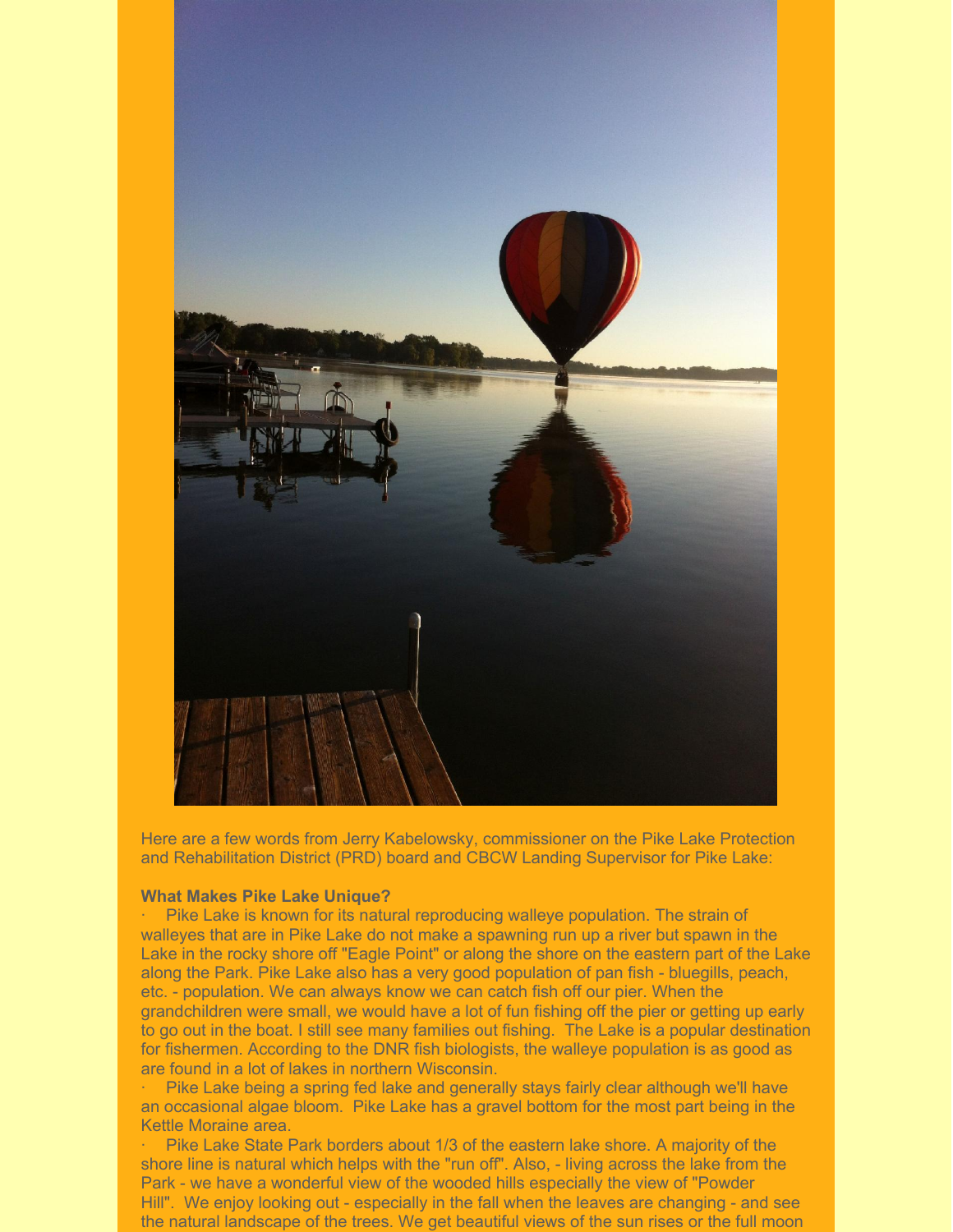rises especially on the clear days.



"Living on the Lake makes you feel closer to nature. We enjoy the changes of seasons especially in the spring when the ice goes off the lake and the loons start coming. They don't nest but stay for a week or two or until the ice goes off the lakes up north. There are a lot of other ducks and geese that come through too on their migrations. During the year there is a bald eagle or sometimes two that will sit in ours or the neighbor's tree that is on the shoreline. It is a great sight to see one fly low and catch a fish. That doesn't happen often and you have to be in a boat or kayak as they usually hunt in the shallow water on the north end of the lake. It's also nice to see when you are kayaking to see turtles coming out of the water to sun themselves on logs that are sticking out of the water in the sheltered bays on the south end of the lake. It is also neat to see a heron sitting on the pier looking for fish or wading along the shoreline fishing. Through the years we have seen flocks of white swans - I think they were arctic swans - and white pelicans. Pike Lake used to have Mute Swans. It was fun last summer to see a mallard mama bring her brood of about 10 ducklings along the shore to feed of the grasses that hang over the shore. She came for a month or more until the ducklings were pretty big."

We enjoy taking a boat ride around the lake in the early morning or evening on a nice day. We also like to go kayaking on a calm morning before the wind comes up and the speed boats and water skiers start. It is fun to go up the river through the cat tails and see the red wing black birds and nesting ducks."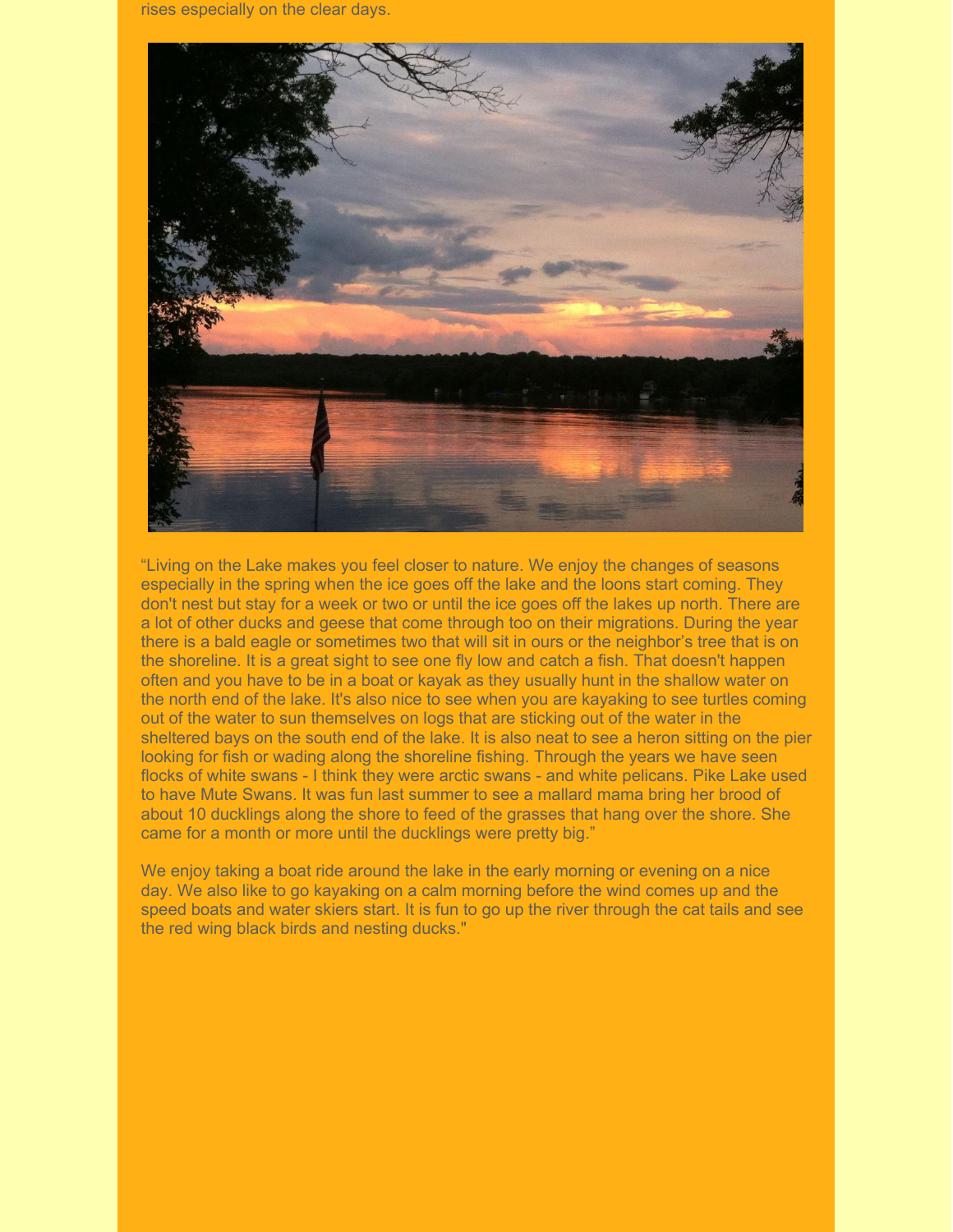

#### **AIS Monitoring and Prevention:**

Starry Stonewort (SSW) was found in Pike Lake in 2015. Since then, they have been a "control" lake of sorts for the DNR, monitoring the spread of SSW through annual surveys, but taking no active control measures. To date, this is the most effective management practice for controlling SSW in Wisconsin!

The Pike Lake Protection District has been working with the County for the past 3 summer seasons with the DNR's CB/CW program. The County hires a summer intern to advice boaters that are launching and leaving the Lake to be aware of how invasive -AIS -species are transported from Lake to Lake.

The District also tries to educate the riparian owners of ways to help improve and protect the Lake by leaving their shorelines go natural.

There is also an active Sportsman's Club that has done projects on the lake like redoing the walleye spawning reefs and installing natural fish cribs. The Sportsmans Club has also send kids to Conservation Summer Camps and take various groups - like Big Brothers/Big sisters fishing.

\*Photos above provided by Jerry Kabelowsky\* \*Photo below by Samantha Lammers\*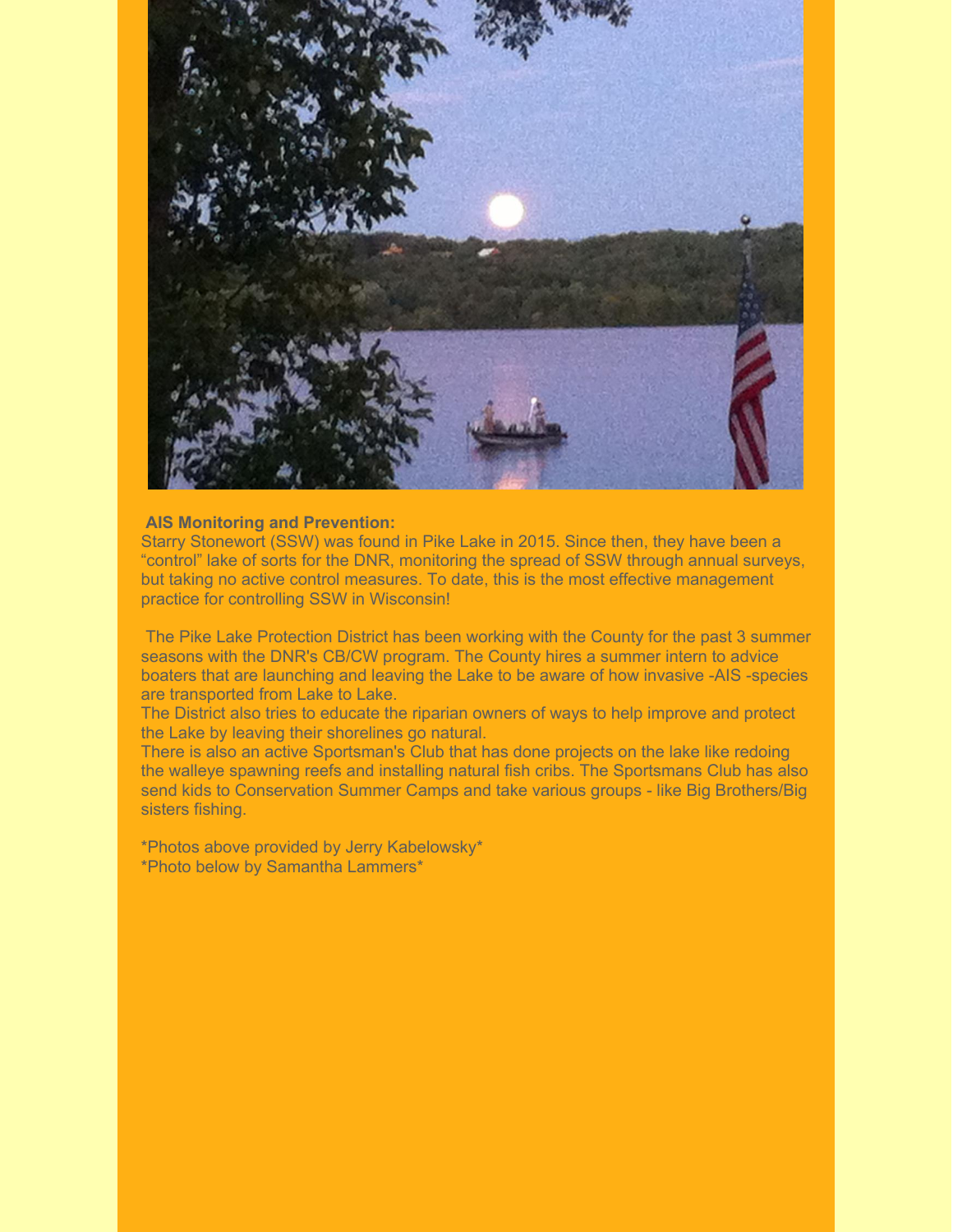

# Please Click Here to SUBSCRIBE<br>to our Newsletter

The Aquatic Invasive Species Program is <sup>a</sup> cooperative effort between Washington & Waukesha Counties, supported by grant funds from Wisconsin Department of Natural Resources and <sup>a</sup> number of generous local lake groups working to control the spread of AIS. Thank you for your support!

For more information:

Email: [samantha.lammers@washcowisco.gov](mailto:samantha.lammers@washcowisco.gov)

Washington County